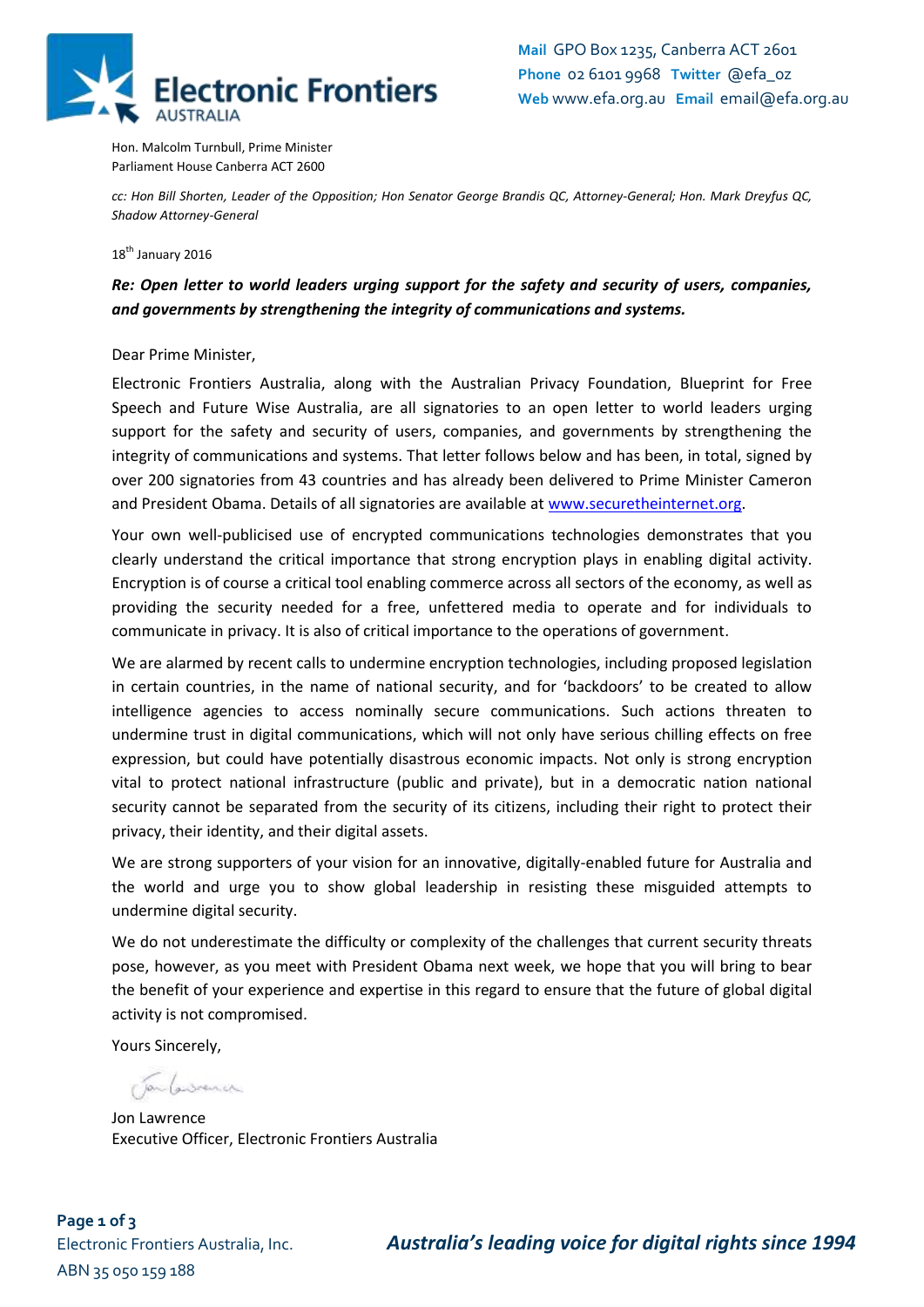







## **To the leaders of the world's governments –**

We urge you to protect the security of your citizens, your economy, and your government by supporting the development and use of secure communications tools and technologies, rejecting policies that would prevent or undermine the use of strong encryption, and urging other leaders to do the same.

Encryption tools, technologies, and services are essential to protect against harm and to shield our digital infrastructure and personal communications from unauthorised access. The ability to freely develop and use encryption provides the cornerstone for today's global economy. Economic growth in the digital age is powered by the ability to trust and authenticate our interactions and communicate and conduct business securely, both within and across borders.

Some of the most noted technologists and experts on encryption recently explained<sup>1</sup> that laws or policies that undermine encryption would "force a U-turn from the best practices now being deployed to make the Internet more secure," "would substantially increase system complexity" and raise associated costs, and "would create concentrated targets that could attract bad actors." The absence of encryption facilitates easy access to sensitive personal data, including financial and identity information, by criminals and other malicious actors. Once obtained, sensitive data can be sold, publicly posted, or used to blackmail or embarrass an individual. Additionally, insufficiently encrypted devices or hardware are prime targets for criminals.

The United Nations Special Rapporteur for freedom of expression has noted, "encryption and anonymity, and the security concepts behind them, provide the privacy and security necessary for the exercise of the right to freedom of opinion and expression in the digital age." As we move toward connecting the next billion users, restrictions on encryption in any country will likely have global impact. Encryption and other anonymizing tools and technologies enable lawyers, journalists, whistle-blowers, and organisers to communicate freely across borders and to work to better their communities. It also assures users of the integrity of their data and authenticates individuals to companies, governments, and one another.

We encourage you to support the safety and security of users by strengthening the integrity of communications and systems. All governments should reject laws, policies, or other mandates or practices, including secret agreements with companies, that limit access to or undermine encryption

**.** 

<sup>&</sup>lt;sup>1</sup> See:<https://www.schneier.com/cryptography/paperfiles/paper-keys-under-doormats-CSAIL.pdf>